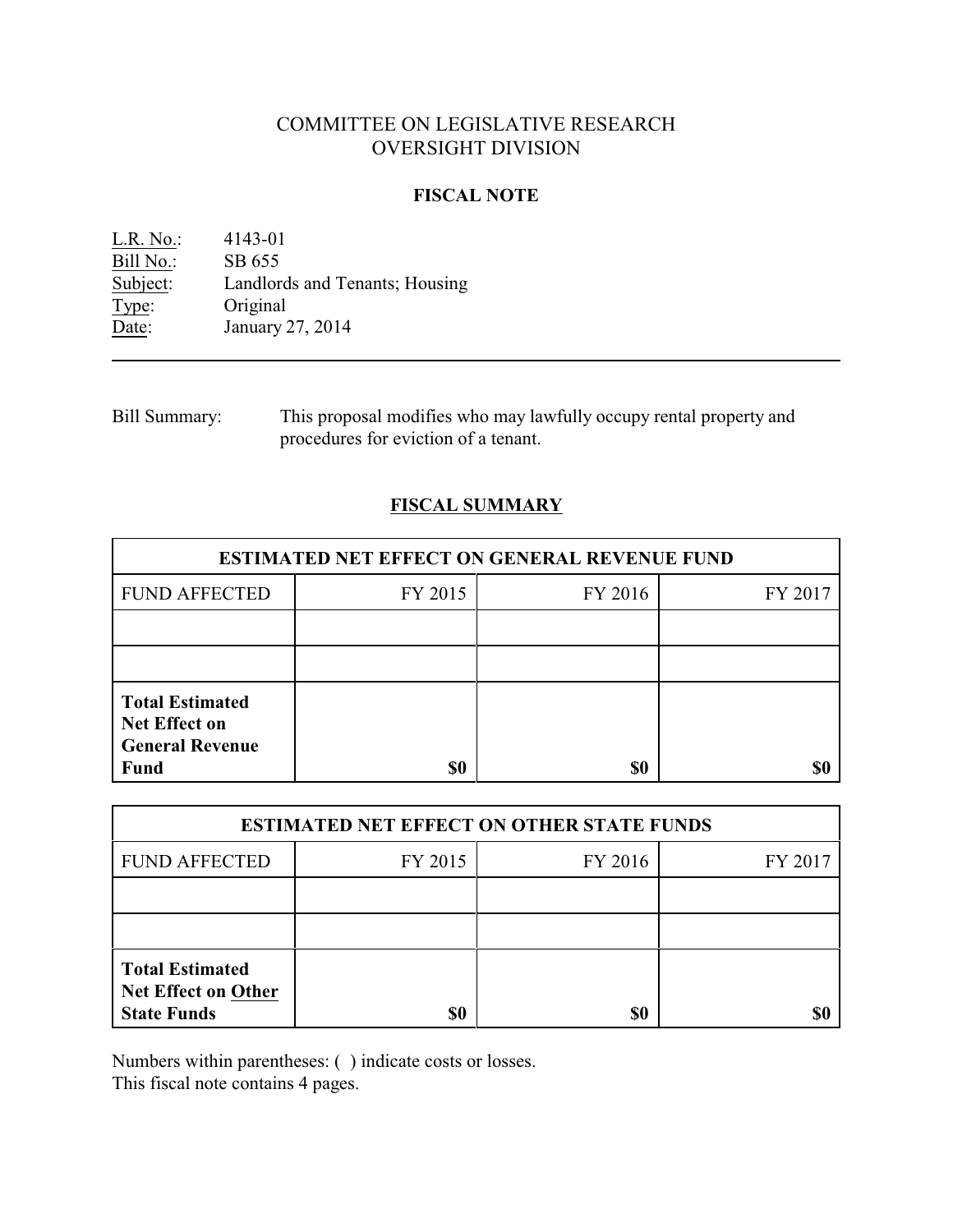L.R. No. 4143-01 Bill No. SB 655 Page 2 of 4 January 27, 2014

| <b>ESTIMATED NET EFFECT ON FEDERAL FUNDS</b>                        |         |         |         |  |
|---------------------------------------------------------------------|---------|---------|---------|--|
| <b>FUND AFFECTED</b>                                                | FY 2015 | FY 2016 | FY 2017 |  |
|                                                                     |         |         |         |  |
|                                                                     |         |         |         |  |
| <b>Total Estimated</b><br>Net Effect on All<br><b>Federal Funds</b> | \$0     | \$0     |         |  |

| <b>ESTIMATED NET EFFECT ON FULL TIME EQUIVALENT (FTE)</b>    |         |         |         |  |
|--------------------------------------------------------------|---------|---------|---------|--|
| <b>FUND AFFECTED</b>                                         | FY 2015 | FY 2016 | FY 2017 |  |
|                                                              |         |         |         |  |
|                                                              |         |         |         |  |
| <b>Total Estimated</b><br><b>Net Effect on</b><br><b>FTE</b> |         |         |         |  |

 $\Box$  Estimated Total Net Effect on All funds expected to exceed \$100,000 savings or (cost).

 $\Box$  Estimated Net Effect on General Revenue Fund expected to exceed \$100,000 (cost).

| <b>ESTIMATED NET EFFECT ON LOCAL FUNDS</b> |         |         |       |  |
|--------------------------------------------|---------|---------|-------|--|
| FUND AFFECTED                              | FY 2015 | FY 2016 | FV 20 |  |
| <b>Local Government</b>                    | \$0     | \$0     |       |  |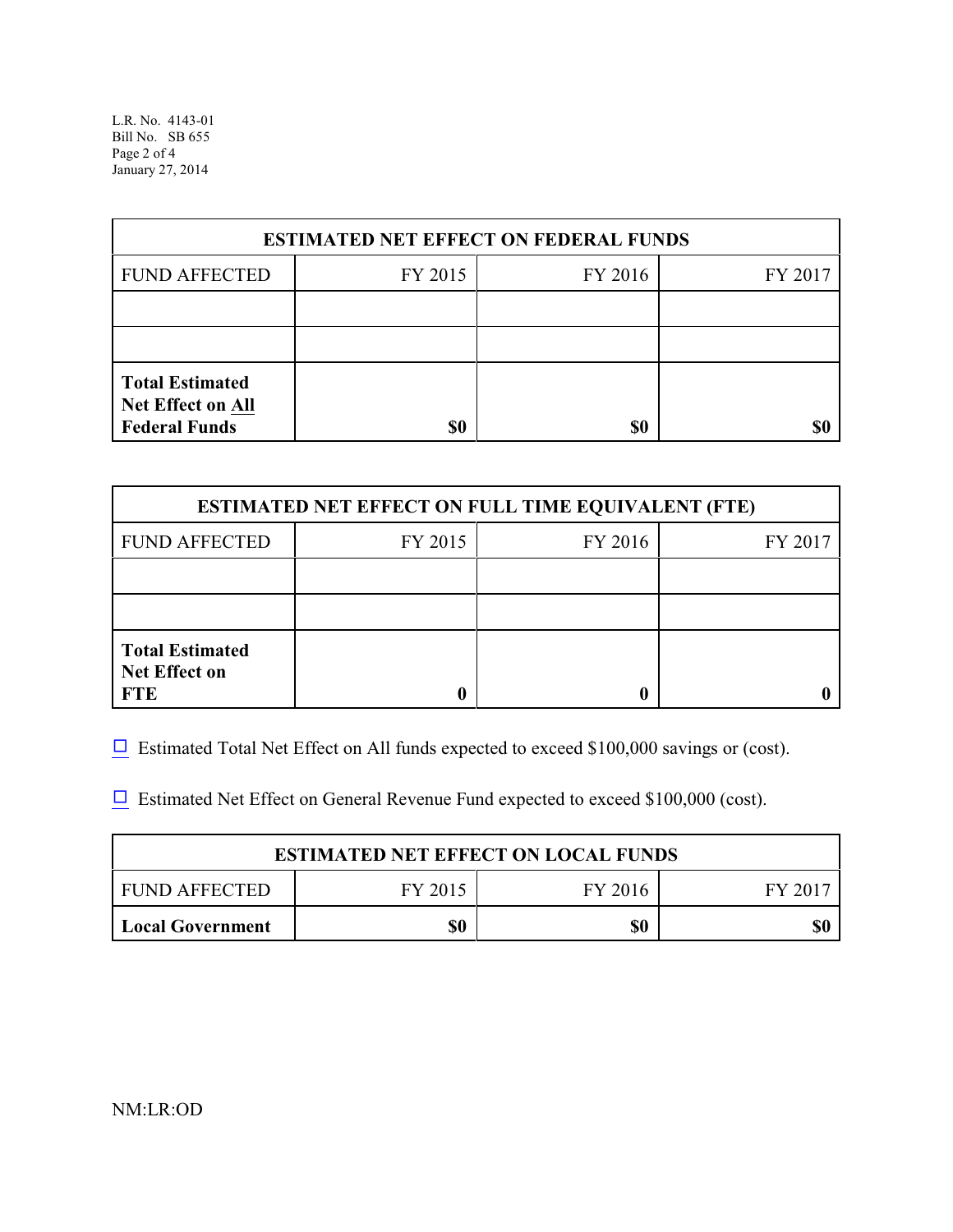L.R. No. 4143-01 Bill No. SB 655 Page 3 of 4 January 27, 2014

#### **FISCAL ANALYSIS**

#### ASSUMPTION

Officials at the **Office of the State Courts Administrator (CTS)** assume this proposal would not be in excess of \$100,000.

**Oversight** assumes that any costs from CTS relating to this proposal could be absorbed within their current appropriation level.

Officials at the **Department of Economic Development - Missouri Housing Development Commission** assume no fiscal impact from this proposal.

| FISCAL IMPACT - State Government | FY 2015<br>$(10 \text{ Mo.})$ | FY 2016    | FY 2017    |
|----------------------------------|-------------------------------|------------|------------|
|                                  | <u>\$0</u>                    | <u>\$0</u> | <u>\$0</u> |
| FISCAL IMPACT - Local Government | FY 2015<br>$(10 \text{ Mo.})$ | FY 2016    | FY 2017    |
|                                  | <u>\$0</u>                    | <u>\$0</u> | <u>\$0</u> |

### FISCAL IMPACT - Small Business

There could be a potential positive benefit for small business landlords as a result of this proposal.

#### FISCAL DESCRIPTION

The proposed legislation appears to have no direct fiscal impact.

This legislation is not federally mandated, would not duplicate any other program and would not require additional capital improvements or rental space.